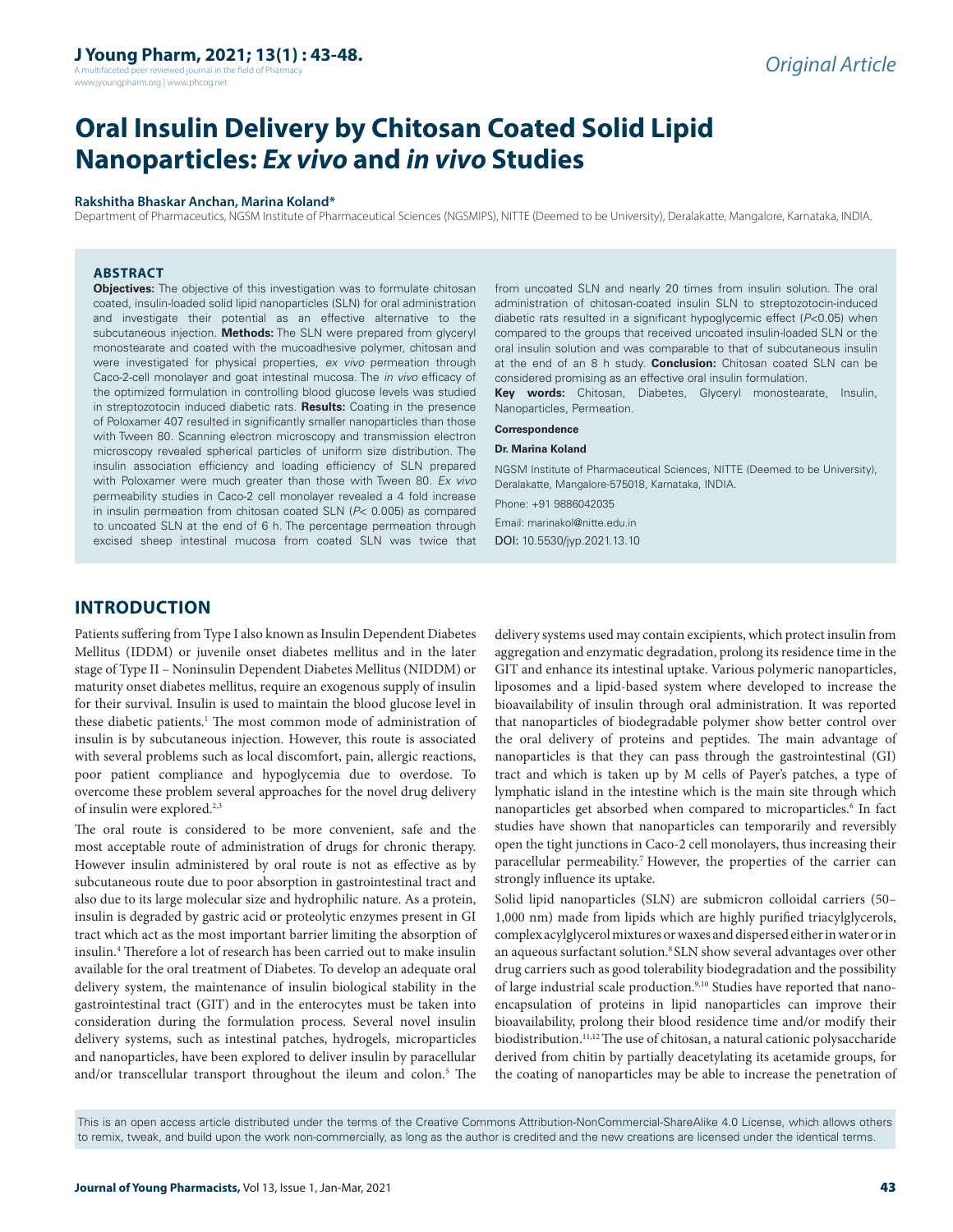the encapsulated macromolecules in mucosal surfaces. Chitosan has the advantages of low toxicity, good biocompatibility, antimicrobial and absorption enhancing properties.13 Moreover, chitosan being a mucoadhesive polmer, is able to localize the particles to the absorption sites, increasing the possibility of better absorption. It has also been reported that the absorption-promoting effect of chitosan is due to the improved mucoadhesion and temporary opening of tight junctions in the mucosal cell membrane which is responsible for the targeting of the drug and uptake by the Peyer's patches.<sup>14,15</sup>

Thus the purpose of this work was to explore the possibility of developing insulin loaded SLN intended for oral administration and coated with the mucoadhesive polymer, chitosan for localizing the particles to the mucosal surface and enhancing their uptake.

# **MATERIALS AND METHODS**

## **Materials**

Human lyophilized insulin (100 mg per vial) was procured from Sigma Aldrich, Mumbai. The SLN were prepared from lipids such as Glycerol monostearate (GMS). Chitosan (95% deacetylated) and GMS were procured from Lobo Chemie Pvt. Ltd, Mumbai. Poloxamer 407 and Tween 80 were purchased from Yarrow Chem Products Pvt. Ltd., Mumbai. All other chemicals were of analytical grade and obtained from Lobo Chemie Pvt Ltd., Mumbai.

# Methods

# Preparation of SLN of insulin

The SLN were prepared by the modified solvent emulsificationevaporation method using w/o/w double emulsion technique. Briefly, the lipid was dissolved in the organic solvent in a glass test tube in a bath sonicator to form the oil phase. To avoid loss of solvent by evaporation during handling, closed tubes were used. The insulin was dissolved in hydrochloric acid solution (0.1M) by slight shaking to form an internal water phase. The internal water phase was added to an oil phase and sonicated in an ice bath at 70% amplitude for 30 sec to form a w/o emulsion. The emulsion formed was then poured into a beaker containing external water phase with surfactant and sonicated at 70% amplitude for 30 sec. A w/o/w emulsion was obtained which was stirred on a magnetic stirrer at 300 rpm for the evaporation of the organic solvent, producing an SLN dispersion. The compositions of the aqueous and oil phase used for the formulations is shown in Table 1.

The SLN formulation was then coated with chitosan. Briefly, the SLN dispersion was poured into a beaker containing 0.5% w/v chitosan and 2% w/v surfactant (Poloxamer 407 or Tween 80) in 1% w/v acetic acid. The dispersion was stirred overnight and chitosan coated SLN were formed.16

#### **Table 1: Composition of SLN formulations.**

| <b>Product</b> | <b>Internal aqueous</b>                        | Oil (lipid) phase*                  | <b>External aqueous</b>   |
|----------------|------------------------------------------------|-------------------------------------|---------------------------|
| code           | phase                                          |                                     | phase                     |
| F1             | Insulin $(1mg)$                                | GMS (250 mg)                        | Poloxamer 407             |
|                | in $0.2$                                       | in chloroform                       | $(2\%w/v;$                |
|                | ml of 0.1 M HCl                                | (2ml)                               | 20ml)                     |
| F <sub>2</sub> | Insulin $(1mg)$<br>in $0.2$<br>ml of 0.1 M HCl | GMS (250 mg) in<br>chloroform (2ml) | Tween 80 (2%w/v;<br>20ml) |

\* GMS – glyceryl monostearate

# Evaluation of Chitosan coated SLN of insulin

## *Particle size and size distribution*

The particle size and polydispersity index of SLN's was determined by dynamic light scattering using Zeta sizer (Nano ZS Malvern, UK).

#### *Zeta potential measurement*

The zeta potential of SLN's was measured by using the zeta sizer (Nano ZS Malvern, UK) which uses a combination of Laser Dropper velocimetry (DLV) and Phase Analysis Light Scattering (PALS) by a patented technique called M-3 PALS to measure the particle electrophoretic mobility.

### *Morphological analysis of coated SLN by Scanning Electron Microscopy (SEM)*

The surface morphology of solid lipid nanoparticles was determined by SEM (Zeiss Sigma 300). Before analysis, samples were freeze dried and a small amount was placed on a metal stub and subjected to gold sputtering. These coated samples were then scanned and photomicrographs were taken at an acceleration voltage of 15 kV.

#### *Transmission Electron Microscopy (TEM) of coated SLN*

Particle size analysis was also carried out by TEM (Jeol/JEM 2100 High Resolution). A drop of the diluted selected chitosan coated SLN formulation was placed on carbon-coated copper grids and dried under a lamp before the microscopic images were recorded.

#### *Insulin association efficiency*

The Association Efficiency (AE) was determined by the indirect method as reported by Fonte *et al.*17 The amount of insulin entrapped into SLN was calculated by the difference between the total amount used to prepare the SLN and the amount of insulin that remained in the aqueous phase. The aqueous phase was separated by centrifugation and filtration. The sample was centrifuged at 4000 rpm for 1 hr. The separated supernatant was diluted and passed through a 0.2 µm syringe filter. The insulin concentration in the filtrate was determined by HPLC-UV method. The equation used to determine AE is given as follows:

A.E. = 
$$
\frac{\text{Total amount of insulin - Free insulin in filtrate}}{\text{Total amount of insulin}} \times 100
$$
 1

The loading efficiency (LE) was determined from the difference between the total amount of insulin initially used to prepare the nanoparticles and the amount of residual un-associated or free insulin after particle separation as a percentage of total nanoparticle dry mass. As described above for AE, the free insulin present in the filtrate after separation of the SLN was measured by HPLC-UV. The total dry weight of the nanoparticles was determined. The residue remaining after centrifugation was combined with the rinsing from the syringe filter and the dispersion so obtained was subjected to freeze drying. The LE was then calculated using the formula below.17

L.E. = 
$$
\frac{\text{Total amount of insulin - Free insulin in filtrate}}{\text{Total weight of nanoparticles}} \times 100
$$
 2

# *Ex vivo* permeability studies using Caco-2 cell monolayer model

The potential of the insulin loaded chitosan coated SLN to permeate through the gastro-intestinal barrier was assessed *ex vivo* by using the Caco-2 cell monolayer as the model membrane.

Caco-2 cells were cultured at 37°C in an atmosphere of 5%  $CO_2/95\%$ air and 90% relative humidity in Dulbecco's modified Eagle medium (DMEM) supplemented with 1% penicillin–streptomycin, 2 mM L-glutamine, 1% nonessential amino acids and 10% heat-inactivated fetal bovine serum.18,19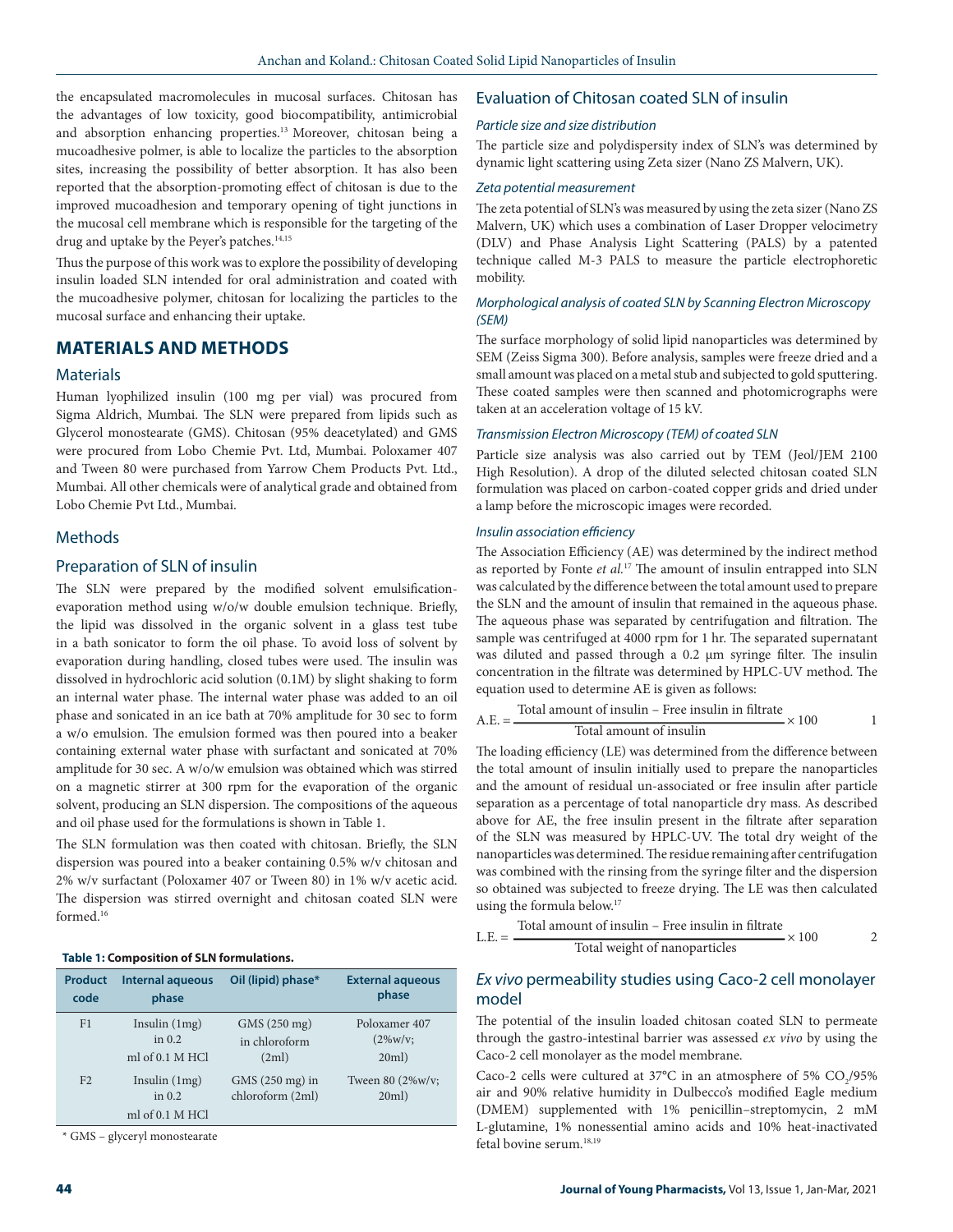The cultured cells were seeded on 24 well plates (Transwell) in DMEM medium at a density of 10,000 cells/ well. Transepithelial electrical resistance (TEER) measurements were carried out to monitor the growth and viability of the monolayer. The apical and basolateral chambers represent the luminal and blood side of the gastro-intestinal tract respectively. After 20 days from initial seeding, aliquots of 100 µl each of insulin solution and SLN dispersions equivalent to 50 µg/ml are applied to the apical side of the cells.20 At the end of 6 h the supernatant was separated and the cells were washed with phosphate buffered saline of pH 7.4. Then the cells were scraped out from wells and subjected to centrifugation at 1200 rpm at 4°C for 5 min. The cells were collected and the drug permeated into the cells was extracted with 0.1M HCl and the amount of drug permeated was then analysed by HPLC-UV method. The data was analysed by Student's t test using Statistical Package for the Social Sciences (SPSS) software (SPSS, Chicago, IL, USA) with *P* values <0.05 indicating statistical significance.

# *Ex vivo* permeation studies using intestinal mucosa of goat

For this study, the intestinal mucosa of a goat was obtained fresh from the local slaughter house.<sup>21</sup> The goat intestinal mucosa was trimmed off to remove any extraneous tissue and rinsed with phosphate buffered saline (pH 6.8) to remove mucous and lumen contents. The tissue was mounted between the donor and the receptor compartment of a Franz diffusion cell with the mucosal surface facing the donor compartment. Formulation equivalent to 50 µg/ml of insulin was placed in the donor compartment, while the receptor compartment was filled with 25 ml of phosphate buffer pH 6.8 and its temperature was maintained at 37°C. The contents of the receptor compartment was stirred using a magnetic stirrer at 100 rpm. An aliquot of 2 ml was withdrawn from the receptor compartment at suitable time intervals and replaced with the same volume of fresh medium. These samples were analyzed using HPLC-UV. The study was conducted for a period of 6 h.

## *In vivo* anti-diabetic studies using albino rats

The animal experiments were carried out in adherence to the CPCSEA guidelines and after obtaining permission from the Institution Animal Ethics Committee of the NGSM Institute of Pharmaceutical Sciences, Mangalore.

Male albino rats of body weight, 200-250 g were housed in controlled environmental conditions of temperature (22  $\pm$  2°C) and relative humidity (45-65%). The rats were fed with standard diet feed and were provided fresh water. Lighting was on standard 12 h on/12 h off cycle.

Total of six groups of animals was taken and treatment was given as follows:

- Group 1: Normal control, are treated with distilled water.
- Group 2: Negative control without any treatment.
- Group 3: Positive control with subcutaneous insulin (2.5 IU/kg)
- Group 4: Oral insulin solution (20 IU/kg, in Phosphate Buffered Saline).
- Group 5: Uncoated solid lipid nanoparticles (25 IU/kg)
- Group 6: Chitosan coated solid lipid nanoparticles (25 IU/kg)

Diabetes was induced in Groups 2 - 6 as per the method described. A single intra-peritoneal injection of streptozotocin (10mg/ml in citrate buffer, pH 4.5) at a concentration of 60 mg/kg of body weight was administered to each rat. After 3 days, rats presented fasted blood glucose levels above 250 mg/dL. These animals were used and were fasted 12 h before the experiment and remained fasted during the experiment, but had free access to water.

Groups 3 – 6 were administered the treatments as indicated above. Blood samples were collected from the tail vein after needle puncture at predetermined time intervals from each animal. The samples were collected for a period of 8 h from all animal groups and the blood glucose level was measured using a glucometer. The results obtained were statistically evaluated by one-way analysis of variance (ANOVA). The significant differences (*p*<0.05) between the groups were compared using post-hoc test (Scheffe). All statistical analysis was performed using the Statistical Package for the Social Sciences (SPSS) software.<sup>22-24</sup> Plasma glucose levels were plotted as percentage of base line glucose levels against time.

# **RESULTS**

Solid lipid nanoparticles were prepared from GMS as lipid and two surfactants, Poloxamer 407 and Tween 80 using solvent emulsificationevaporation method. The SLN were coated with chitosan to impart mucoadhesiveness and improve permeation of the nanoparticles through the intestinal mucosa.<sup>25</sup> F3 and F4 are the coated forms of F1 and F2 respectively.

The results for particle size, zeta potential and PDI of all formulations are displayed in Table 2.

The SEM analysis indicated that the chitosan coated insulin solid lipid nanoparticles were spherical and separate. The photomicrograph of formulation F3 and F4 (Figure 1) shows that the former had surfaces that were smoother than those of the latter. F4 also appeared to consist of much larger particles probably due to increased chitosan deposition.

The TEM Images (Figure 2) of F1 and F3 confirm that the coated and uncoated SLN were spherical in shape and indicated a uniform size distribution. The average size of particles in the micrograph for F1 was found to be  $220 \pm 3$  nm and that of F3 was  $403 \pm 2$  nm. The larger size of F3 was the result of the chitosan coating on the SLN surface.

The data for association efficiency (AE) and loading efficiency (LE) of all formulations is given in Table 2.

*Ex vivo* permeation studies using Caco-2 cell monolayer model were carried out to assess the efficiency of the nanoparticles to permeate through intestinal epithelium. The results obtained for coated and uncoated formulations were compared in Figure 3.



**Figure 1:** Scanning Electron Microscopic images of F3 (A) and F4 (B).



**Figure 2:** Transmission Electron Microscopic images of F1 (A) and F3 (B).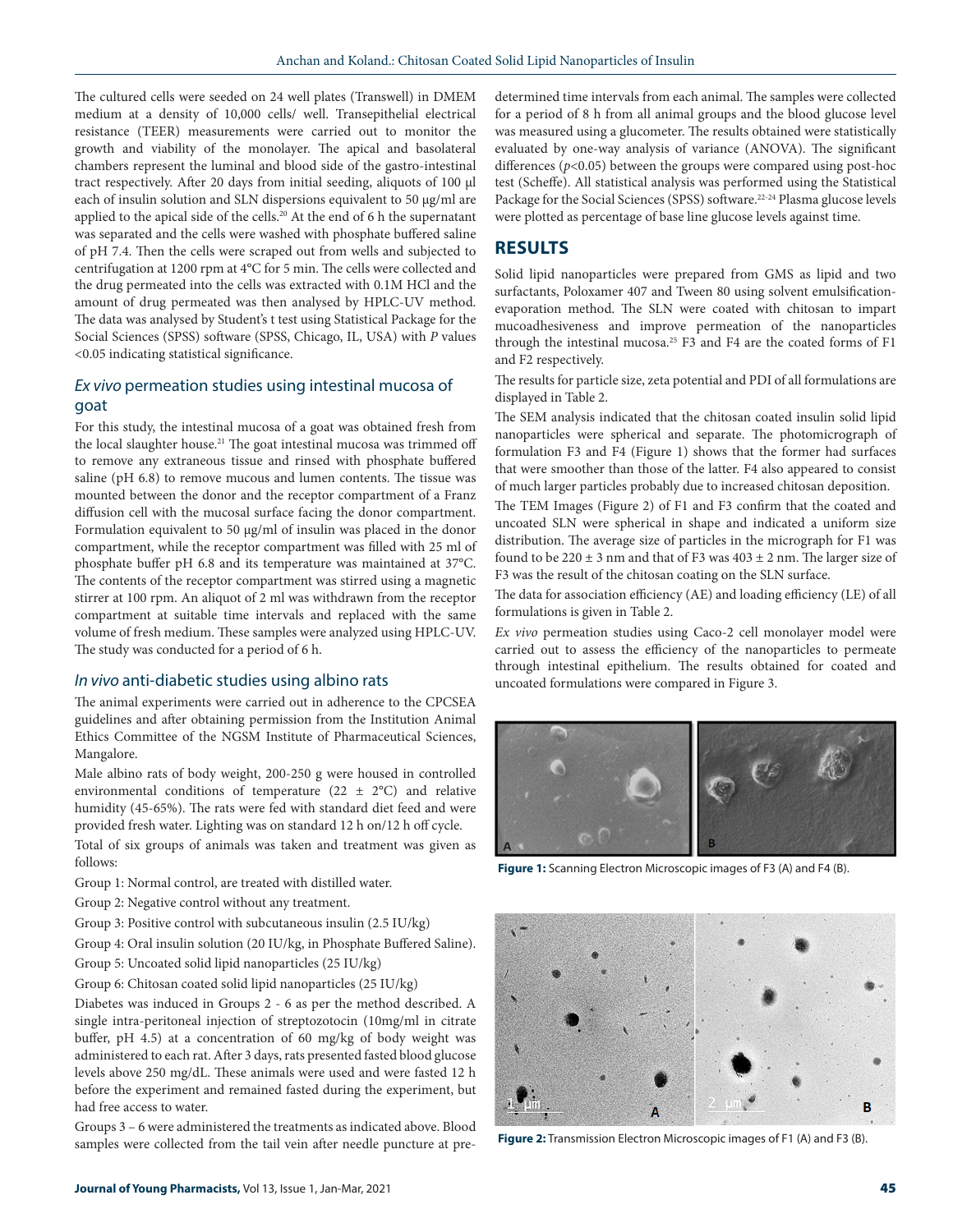The permeation profiles of insulin through intestinal mucosa of goat from coated and uncoated SLN are depicted in Figure 4. Both the coated and uncoated formulations provided a sustained release of insulin over the observed period of 6 h. The *in vivo* antidiabetic efficacy of the SLN formulations were compared with that of subcutaneous insulin in streptozotocin induced diabetic male albino rats as described under 'Methods' and the minimum glucose concentration (% initial) was determined. The blood glucose profiles in terms of percentage glycemia produced in the different groups of rats during the study are presented in Figure 5.

# **DISCUSSION**

Ideally for nanoparticles, a particle size below 500 nm is necessary to enhance the absorption through intestinal mucosa.<sup>26-28</sup> It is observed that, irrespective of the surfactant used, the particle size of the uncoated SLN (F1 and F2) were less than 400 nm. Thus GMS was considered a suitable lipid for the preparation of SLN. Coating resulted in an increase in particle size and, the choice of the surfactant did make a difference to the final size. Coated SLN of formulation F3 using Poloxamer 407 as surfactant were significantly smaller than those of F4 with Tween 80. This could be due to the increased deposition of chitosan on the SLN surface brought about by the former's decreased solubility in the presence of Tween 80 as compared to Poloxamer 407.

The lower value of zeta potential is normal for particles containing non-ionic surfactants like Tween 80 and Poloxamer 407. After chitosan coating, the surface of the particles would be positively charged due to

**Table 2: Data for particle size, PDI, zeta potential, AE and LE for all formulations.**

| Product<br>code | <b>Particle</b><br>size (nm) | <b>PDI</b> | <b>Zeta</b><br>potential<br>(mV) | $AE(%)^*$        | LE $(%)^*$       |
|-----------------|------------------------------|------------|----------------------------------|------------------|------------------|
| F <sub>1</sub>  | 2253                         | 0.217      | $-12.62$                         | $50.11 + 0.31$   | $19.25 + 1.56$   |
| F <sub>2</sub>  | 315.7                        | 0.255      | $-6.18$                          | $31.52 \pm 0.12$ | $12.16 \pm 2.11$ |
| F <sub>3</sub>  | 395.3                        | 0.226      | 9.37                             | $57.23 + 0.15$   | $20.53 + 1.25$   |
| F <sub>4</sub>  | 784.2                        | 0.201      | 6.82                             | $33.41 + 0.12$   | $11.47 + 2.03$   |

\*Average of 3 measurements with standard deviation

AE – Association Efficiency; LE – Loading Efficiency



**Figure 3:** Comparison of insulin permeation through Caco-2 cell monolayer at the end of 6 h from SLN formulations F1 and F3 with Insulin solution. All values are average of 3 determinations with standard deviation. a – *P*<0.005 when compared to insulin solution and F1, b -  $P$  < 0.05 when F1 was compared to insulin solution

the cationic nature of the polymer thus confirming its deposition of on the surface of the SLN.<sup>29,30</sup> The values of zeta potential of all formulations are within the range of  $\pm 25$  meV indicating that the nanoparticles were stable with less tendency to aggregate.

The PDI of all formulations were found to be less than 0.3 indicating a narrow size distribution.

The association efficiency reflects the fraction of the total insulin that is actually entrapped in the lipid. The composition of the lipids can influence both association efficiency and drug loading efficiency. Since hydrophilic drugs such as insulin tend to get expelled from the lipid matrix during the solidification of the SLN, drug loading can be difficult.<sup>31</sup>

The choice of the lipid and surfactant makes a difference to both AE and LE. Some of the factors that determine the drug loading capacity of SLNs are the solubility of drug in lipid phase and the chemical or physical structure of solid lipid matrix.<sup>32</sup> GMS is a good emulsifier and a suitable combination with a surfactant such as Tween 80 or Poloxamer 407 can improve the AE and LE for hydrophilic drug, insulin by enhancing solubilization in the lipid matrix. It was also observed that when Poloxamer 407 was used as the surfactant, there was a substantial increase in drug entrapment as compared to the SLN formulations prepared with Tween 80, because of the greater solubilizing properties of



**Figure 4:** Percentage drug permeated profiles of insulin through intestinal mucosa of goat.



**Figure 5:** Percentage Glycemia in albino rats after administration of formulations.

SC – subcutaneous.

The values represent the mean  $\pm$  SEM for groups of 6 rats each.  $*$   $P$  <0.005 when compared to negative control, normal control and oral insulin groups. ^ *P*<0.05 when compared to oral insulin group. ^# P<0.05 when compared to oral insulin and to F1 groups.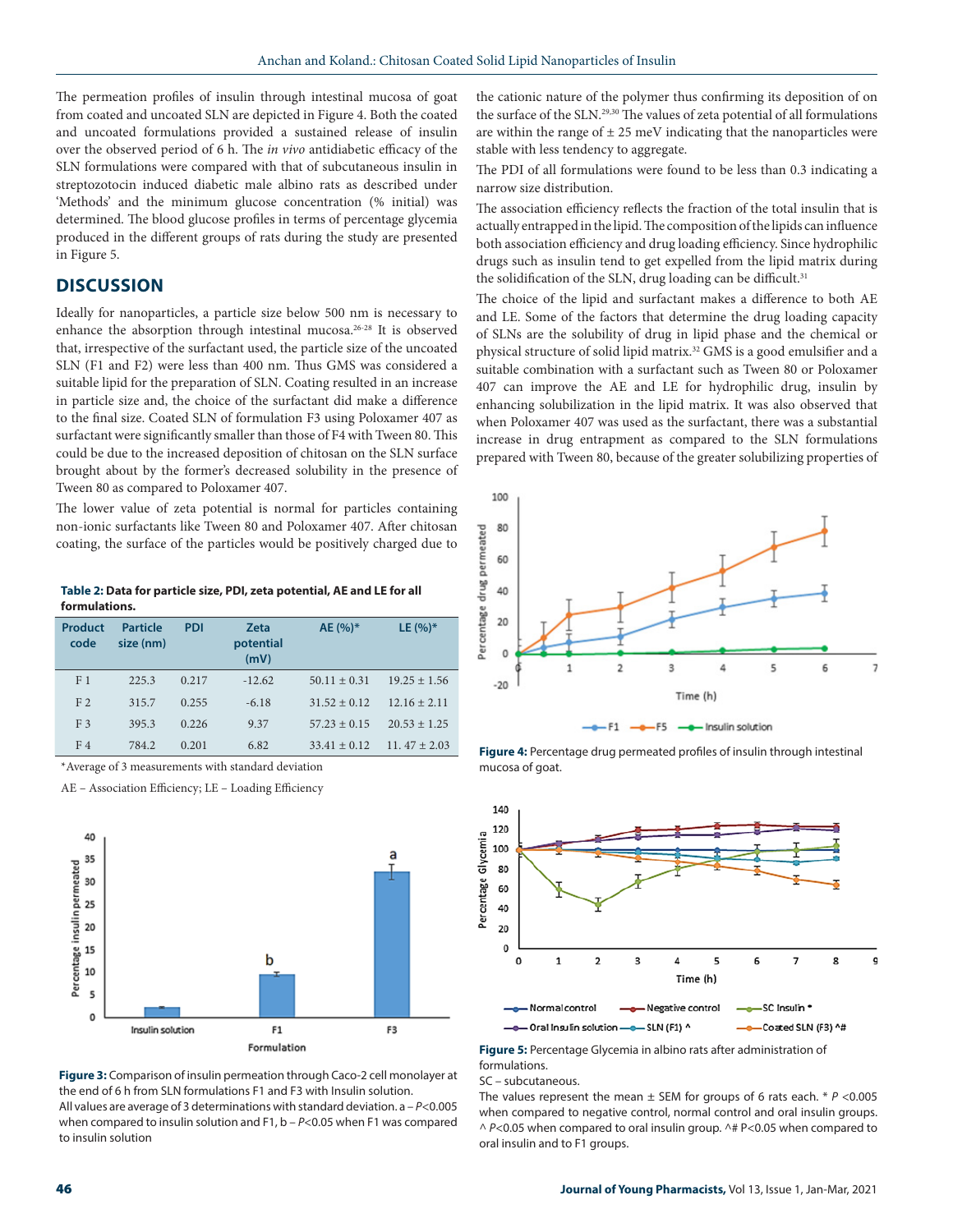the former. Between the two coated formulations, F3 and F4, the former was considered optimal in terms of not only AE and LE but also particle size and PDI and therefore was selected for further investigations.

The Caco-2 cell monolayer model is considered as the gold standard for intestinal permeation studies and therefore provide valuable information regarding intestinal absorption of drugs. Although the Caco-2 cell monolayer may not be an exact replica of the intestinal mucosa in terms of cell differentiation and presence of mucus secreting cells, it is however a reliable model of intestinal epithelial cells suitable for the study of drug transport through intestinal mucosa.33-35 The effect of the chitosan coating on insulin permeation was also considered by comparing with results from the uncoated form as well as from insulin solution. The results suggest that the chitosan coating makes a difference to the extent of insulin permeation through the monolayer. The percentage of insulin permeated from the solution (2.3 %) was almost negligible considering that a hydrophilic macromolecular drug would not be able to permeate through the lipid cell membrane by passive diffusion unless a paracellular pathway is available. However, the paracellular pathway for the transport of hydrophilic molecules does not exist in the Caco-2 cell monolayer model.36 Moreover, *in vivo*, the degradation of insulin by acids and enzymes would have produced a similar result. The SLN formulations produced a significant permeation (*P*<0.005 for F3 and *P*<0.05 for F1) through the monolayer when compared to the insulin solution. At the end of 6 h, maximum percentage drug permeated from F3 was nearly 4 times that from F1 and 14 times that of insulin solution. Even the uncoated SLN, F1 produced a maximum permeation of 9.6% which was 4 times that from the insulin solution. This result could be attributed to the small size of the nanoparticles and the lipophilic characteristics imparted by the lipid matrix of the SLN to the hydrophilic drug which could enable the latter to be absorbed by the transcellular pathway. The chitosan coating on SLN of F3 produced the necessary muco-adhesion for the improved permeation or uptake into the cells as compared to the uncoated SLN. As there was a significant difference (*P*<0.005) in the permeation from F3 as compared to F1, we concluded that the chitosan coating was largely responsible for the improved transport of the former through the Caco-2 cell monolayer.<sup>34,35</sup>

The slow release of insulin from the SLNs in the permeation studies through goat intestinal mucosa, would be due to the combined mechanisms of water permeation through the lipid matrix followed by leaching out of the drug by diffusion through the swollen gelled chitosan layer as well as the slow erosion of the lipid matrix after the dissolution of the coating. There was a substantial increase in insulin permeation from the chitosan coated SLN as compared to the uncoated formulation or insulin solution. The fact that the insulin in solution form barely permeated the mucosa shows that a water soluble macromolecule would find it extremely difficult to permeate a lipoidal biological barrier. The superior permeation of the chitosan coated SLN could be attributed to its mucoadhesive properties which is responsible for localizing the particles on the mucosa. Chitosan also possesses permeability enhancing property by bringing about the temporary opening of tight junctions in the mucosal cell membrane.<sup>14,15</sup>

*In vivo* anti-diabetic studies in streptozotocin induced diabetic rats revealed that, in the positive control group that received SC insulin, there was an immediate fall in blood glucose levels. At the end of 8 hr, a significant reduction in blood glucose levels was observed when compared to negative control, normal control or oral insulin groups (*p*<0.005). The groups that received oral insulin solution produced blood glucose levels that were almost similar to that of the negative control groups in the first 2 hr but declined slightly later. This difference was not statistically significant and could not be ascertained whether insulin absorption was the cause. On the other hand, the group that received

uncoated SLN (F1) and coated SLN (F3) showed a gradual fall in blood glucose which could be attributed to the sustained release of insulin. The percentage glycemia produced at the end of 8 h in both groups was statistically significant as compared to the oral insulin  $(p<0.05)$  group. The hypoglycemic levels produced by the groups that received F1 and F3 were similar initially, but after the third hour, the latter showed a significant (*p*<0.05) fall in blood glucose levels below that of the group that received the former. At the end of 8 h, the blood glucose levels achieved with F3 was almost similar to that produced by subcutaneous insulin in the third hour before the concentrations start climbing. Although the subcutaneous insulin was able to achieve normal glucose levels in the 2<sup>nd</sup> hr, it was unable to maintain them beyond this time with the levels gradually coming to baseline levels at the end of 6 h. The maximum fall in blood glucose levels of 87% was produced at 7 h by F1 whereas F3 continued to show further decreasing levels beyond 8 h. Thus, the results indicated that the hypoglycemic effect was more sustained when SLN were coated with chitosan than otherwise. Moreover, it also means that SLN and especially chitosan coated SLN have the potential of improving the absorption of insulin through intestinal mucosa. Besides improving mucosal permeability, it is also possible that the chitosan coating may provide protection to insulin from degradation by intestinal enzymes and thus improve its bioavailability.<sup>37,38</sup>

# **CONCLUSION**

In our study, we were successful in developing a promising oral form of insulin as chitosan coated solid lipid nanoparticles which could be a suitable and practical alternative to subcutaneous insulin without the disadvantages of the latter. This study shows that it is possible to design chitosan coated nanoparticles of insulin, with the properties necessary for better intestinal permeation and having controlled release properties. The oral administration of chitosan coated insulin SLN to diabetic rats resulted in significant hypoglycemic effect, which was more pronounced than that obtained after the administration of uncoated insulin-loaded SLN. Thus, chitosan coating was found to improve the stability and intestinal absorption properties of SLN containing insulin, which would contribute to the development of an optimized oral insulin formulation.

# **ACKNOWLEDGEMENT**

The authors would like to express their gratitude to the NITTE (Deemed to be University), Mangalore for the use of the facilities and the funding necessary to carry out this project.

# **CONFLICT OF INTEREST**

The authors declare no conflict of interest.

# **ABBREVIATIONS**

**SLN:** Solid lipid nanoparticles; **IDDM:** Insulin dependent diabetes mellitus; **NIDDM:** Noninsulin dependent diabetes mellitus, **GI:**  Gastro-intestinal; **GMS:** Glycerol monostearate; **DLV:** Laser Dropper velocimetry; **PALS:** Phase Analysis Light Scattering; **SEM:** Scanning electron microscopy; **TEM:** Transmission electron microscopy; **PDI:**  Polydispersity index; **AE:** Association efficiency; **LE:** Loading efficiency; **DMEM:** Dulbecco's modified Eagle medium; **CPCSEA:** Committee for the Purpose of Control and Supervision of Experiments on Animals; **ANOVA:** Analysis of variance; **SPSS:** Statistical Package for the Social Sciences.

# **REFERENCES**

- 1. Ahmad A, Othman L, Zain AZ, Chowdhury EH. Recent advances in insulin theraphy for diabetes. Int J Diabetes Clin Res. 2014;1(1):1-13.
- 2. Harsoliya MS, Pate VM, Modasiya M, Pathan JK, Chauhan A, Parihar M, *et al*.